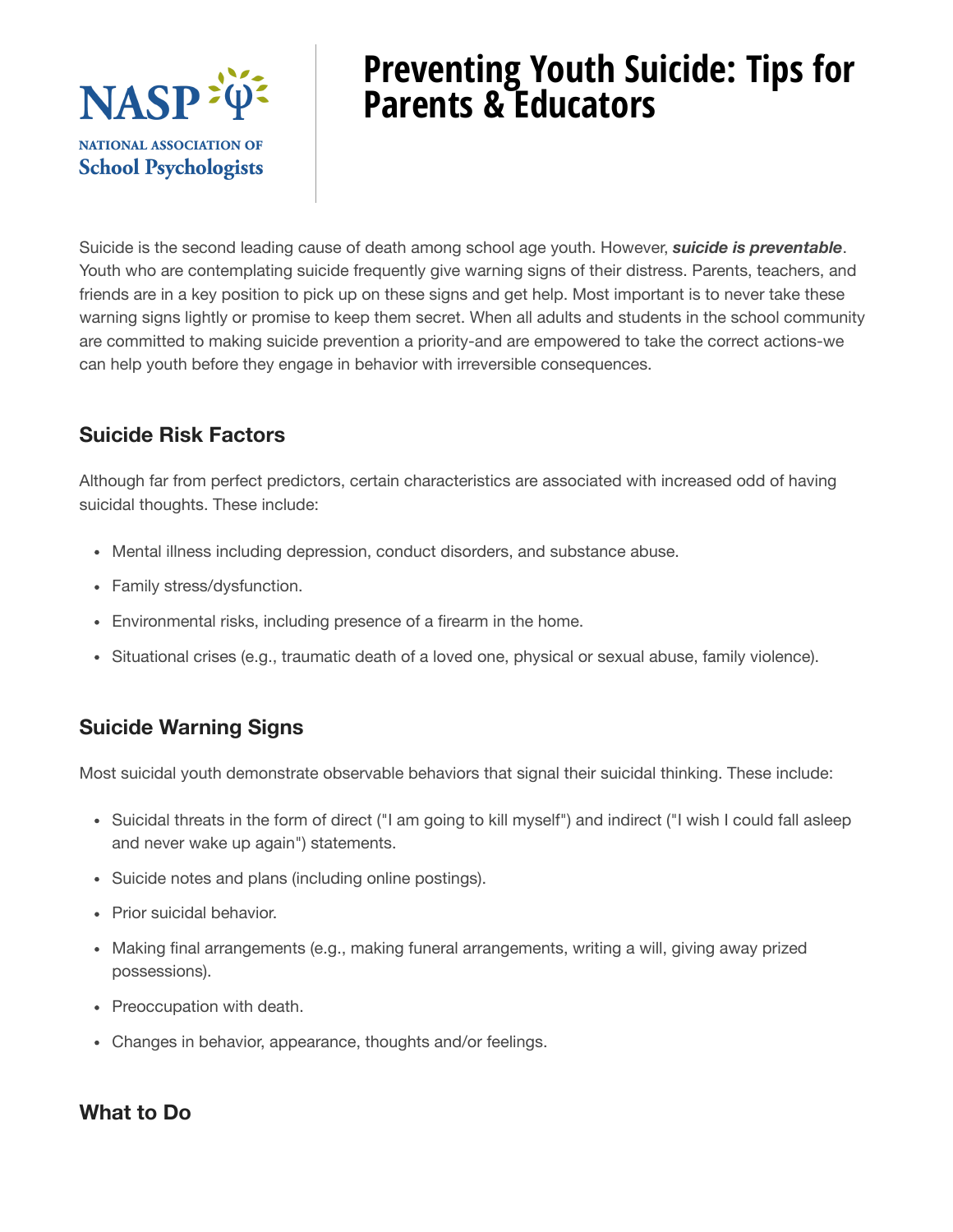Youth who feel suicidal are not likely to seek help directly; however, parents, school personnel, and peers can recognize the warning signs and take immediate action to keep the youth safe. When a youth gives signs that they may be considering suicide, the following actions should be taken:

- Remain calm.
- Ask the youth directly if he or she is thinking about suicide (e.g., "Are you thinking of suicide?").
- Focus on your concern for their well-being and avoid being accusatory.
- Listen.
- Reassure them that there is help and they will not feel like this forever.
- Do not judge.
- Provide constant supervision. Do not leave the youth alone.
- Remove means for self-harm.
- *Get help*: No one should ever agree to keep a youth's suicidal thoughts a secret and instead should tell an appropriate caregiving adult, such as a parent, teacher, or school psychologist. Parents should seek help from school or community mental health resources as soon as possible. School staff should take the student to a school-employed mental health professional or administrator.

### **The Role of the School in Suicide Prevention**

Children and adolescents spend a substantial part of their day in school under the supervision of school personnel. Effective suicide and violence prevention is integrated with supportive mental health services, engages the entire school community, and is imbedded in a positive school climate through student behavioral expectations and a caring and trusting student/adult relationship. Therefore, it is crucial for all school staff members to be familiar with, and watchful for, risk factors and warning signs of suicidal behavior. The entire school staff should work to create an environment where students feel safe sharing such information. School psychologists and other crisis response team personnel, including the school counselor and school administrator, are trained to intervene when a student is identified at risk for suicide. These individuals conduct suicide risk assessment, warn/inform parents, provide recommendations and referrals to community services, and often provide follow up counseling and support at school.

#### **Parental Notification and Participation**

Even if a youth is judged to be at low risk for suicidal behavior, schools may ask parents to sign a documentation form to indicate that relevant information has been provided. Parental notifications must be documented. Additionally, parents are crucial members of a suicide risk assessment as they often have information critical to making an appropriate assessment of risk, including mental health history, family dynamics, recent traumatic events, and previous suicidal behaviors. After a school notifies a parent of their child's risk for suicide and provides referral information, the responsibility falls upon the parent to seek mental health assistance for their child. Parents must:

*Continue to take threats seriously:* Follow through is important even after the child calms down or informs the parent "they didn't mean it." Avoid assuming behavior is simply attention seeking (but at the same time avoid reinforcing suicide threats; e.g., by allowing the student who has threatened suicide to drive because they were denied access to the car).